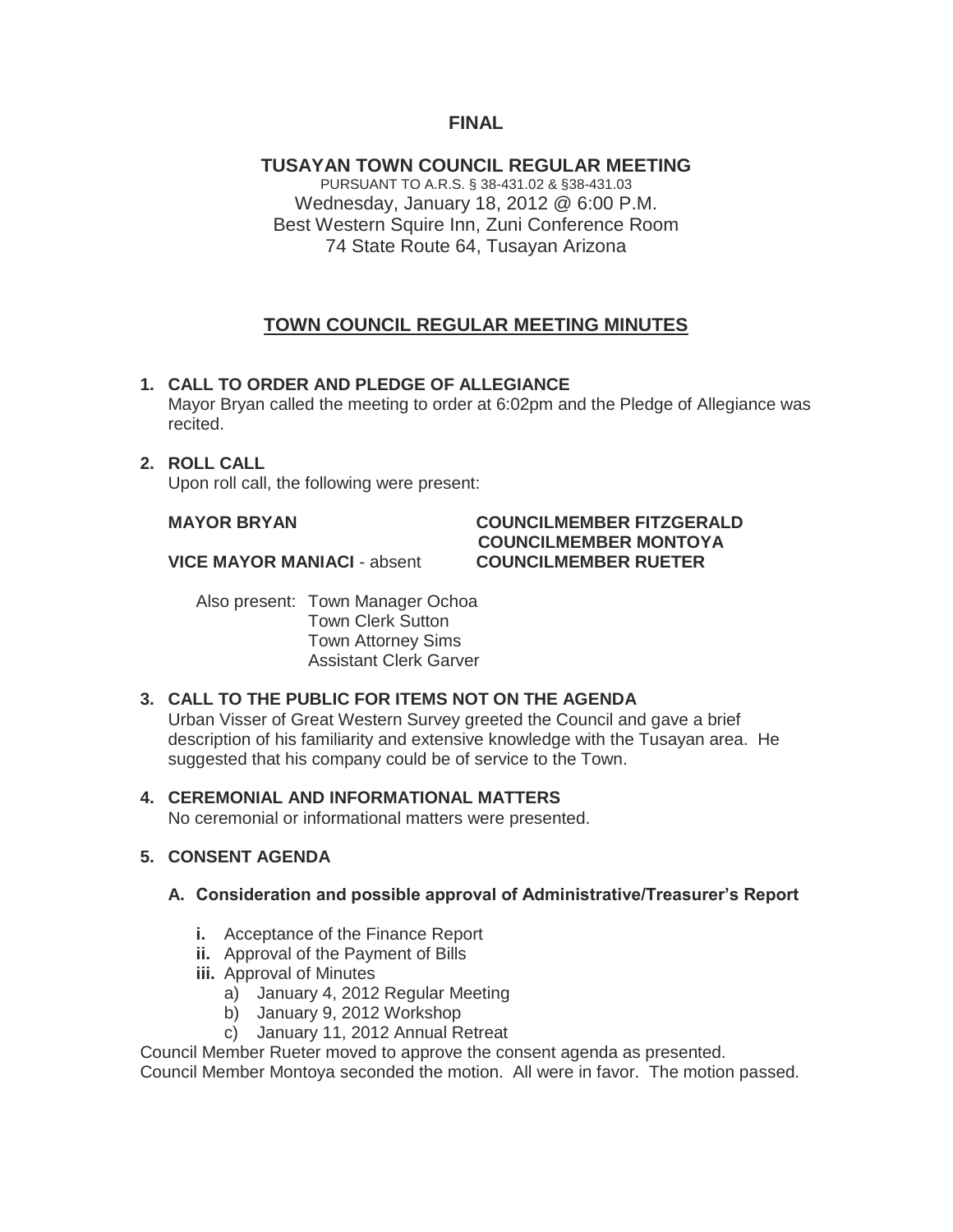#### **6. COMMITTEE REPORTS**

No committee reports were presented.

#### **7. PUBLIC HEARING**

#### **A. Liquor License Request by Owners of the Proposed Plaza Bonita Restaurant in Tusayan, Arizona**

- 1.) Open Public Hearing at 6:09pm.
- 2.) Presentation by Staff/Attorney

The Town Manager and Attorney Charles Huellmantel briefed the Council. A Liquor License application was provided to the owners of the business entitled Plaza Bonita and interviewed them. Notice of Liquor License application with a complete packet was posted on the physical premises of the future business site indicating January 18, 2012 as the date set for a Hearing before the Tusayan Town Council. The application was posted in the physical presence of Mr. Luis Espinoza. Presentation by the Applicant Mayor Bryan reviewed that the Applicant's State application had been sent by the State to the County where it had stayed for a period of time before being finally sent to the Town for action. When the Town realized it had an application that needed to be addressed we did several things: 1) we sent the Town Manager to a seminar on handling Liquor Licenses so we could determine what needed to be done; 2) we hired a consultant to help set up a process for handling liquor license applications and he created an application for the Town to use and agreed to help us through this first application so it could be handled properly. All of this was done in very short order with a desire to not hold up any applications, yet to be sure they were handled properly for the benefit of the Applicant and the Town. Much time had been lost when the Town did not receive the State application until very late in the 60 day processing period. The Mayor asked the Applicant if he was aware of these impacts and action the Town had taken. He indicated that he was aware of these actions.

Luis Espinoza stated that he and Miguel Arceo own 7 other restaurants in Arizona and have received liquor licenses at all locations and have had no issues with complying with the law. Upon arriving in town, they had difficulty in locating the offices for building permits, liquor application and fees. He stated that they had received no formal notice in the mail of the meeting and had not received a deadline date in writing.

3.) Public Comment

Clarinda Vail, landlord, wrote in support of the applicants. In regards to the need of building permits, said that she had just received the plans from 1993, during the Denny's remodel. Those would indicate if any remodeling had taken place and permits would be needed. Willdan had received the wrong parcel number and were incorrect in their assessment and had not issued a formal work stop order.

Council Member Rueter stated that he thought the liquor license should not be denied due to building permit problems.

4.) Close the Hearing

Hearing was closed at 6:36pm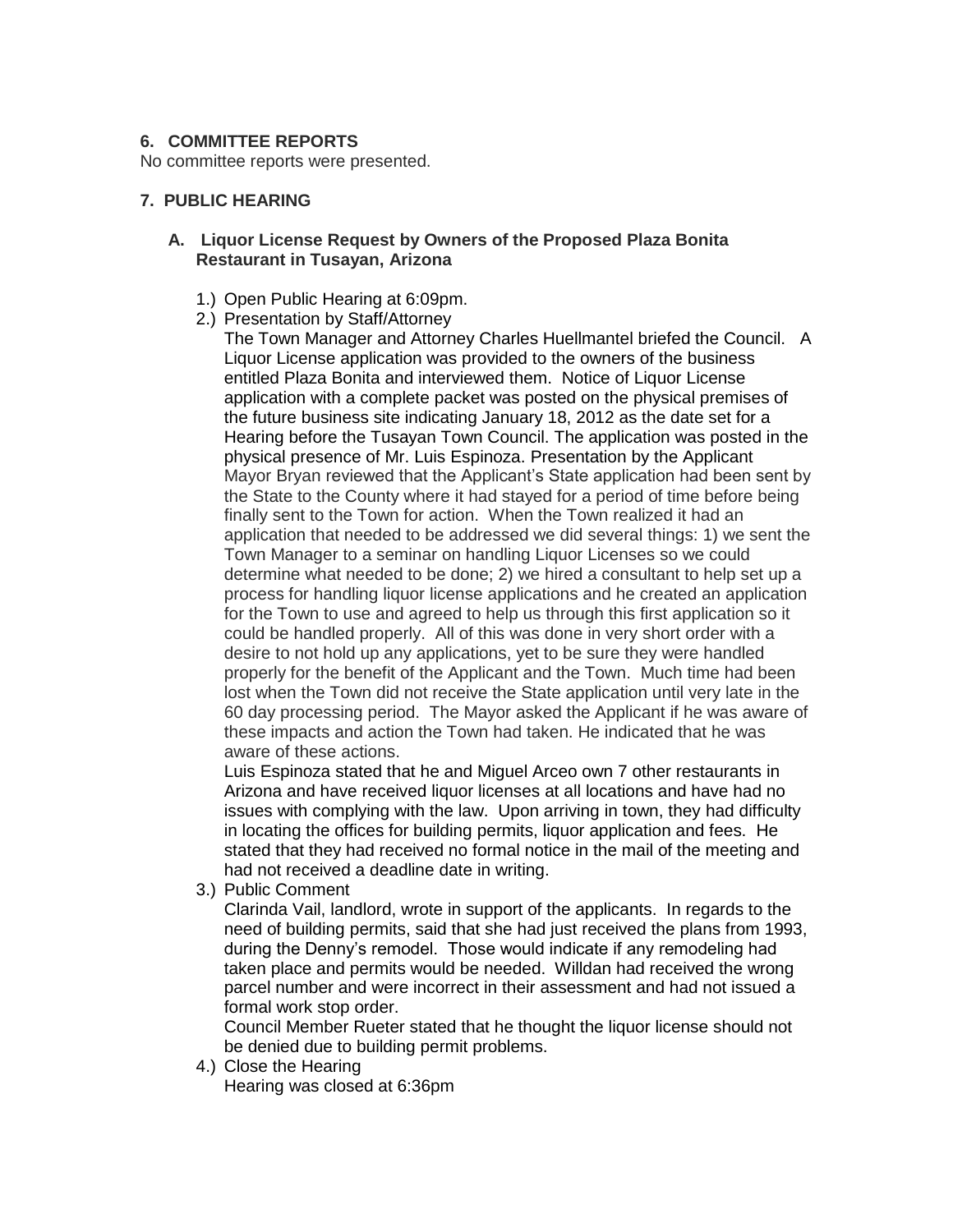#### **8. ACTION ITEMS**

#### **A. Consideration, discussion and possible approval of Liquor License Request by Owners of the Proposed Plaza Bonita Restaurant in Tusayan, Arizona.**

Council Member Montoya moved to recommend denial of the application. Mayor Bryan seconded the motion for discussion purposes. Discussion proceeded with questions of the Staff. The Town Manager said that he attempted to contact the owners by going to visit the restaurant to get the contact information. The applicant was contacted by telephone and a meeting was scheduled with the applicant. An application was delivered to the applicant and an appointment made to review the application with the applicant on January 4, 2012 at 4:00pm. Mr. Huellmantel , Town Consultant, determined that the application had differing information than the license and it was not correctly filled out. Information was missing on the felony count. Another application was given to the applicant with a request to resubmit the application by no later than Jan 13, 2012. It was received on Jan 17 with the application fee. Staff had suggested that the Applicant withdraw the application and re-submit, which would allow them to provide all the information needed in a timely manner for the Council to review. Staff spoke with the applicant's attorney and suggested the same. The Attorney agreed and recommended this course of action to the applicant. The applicant did not want to pursue this recommended course of action.

In light of the discrepancies' in the information provided, the insufficient answers regarding the specific information requested of the applicant in the application, and the applicant's unwillingness to provide the requested information and follow the various Town rules and regulations, staff recommends denial of application. When the applicant was asked by the Mayor if they would be willing to withdraw the Applicant , they said no. When the vote was taken, the motion to recommend denial of the Application to the Liquor Board was passed with all in favor.

Mayor Bryan clarified that it wasn't the Council who actually approves the liquor license, but it is the State.

**B. Consideration, discussion and possible approval of an IGA-Intergovernmental Agreement between the Town of Tusayan and the Coconino Elections Department for the Provision of Services to hold a Special Election on March 13, 2012.**

The approximate cost to the Town would be \$2000; it is based on past elections. Council Member Rueter moved to approve the IGA for the provision of services to hold a special election on March 13, 2012.

Council Member Montoya seconded the motion. All were in favor. The motion passed.

**C. Consideration, discussion and possible approval of an IGA-Intergovernmental Agreement between the Town of Tusayan and the Coconino Elections Department for the Provision of Services to hold a Special Election on May 15, 2012.**

The Town would have the same approximate cost of \$2000.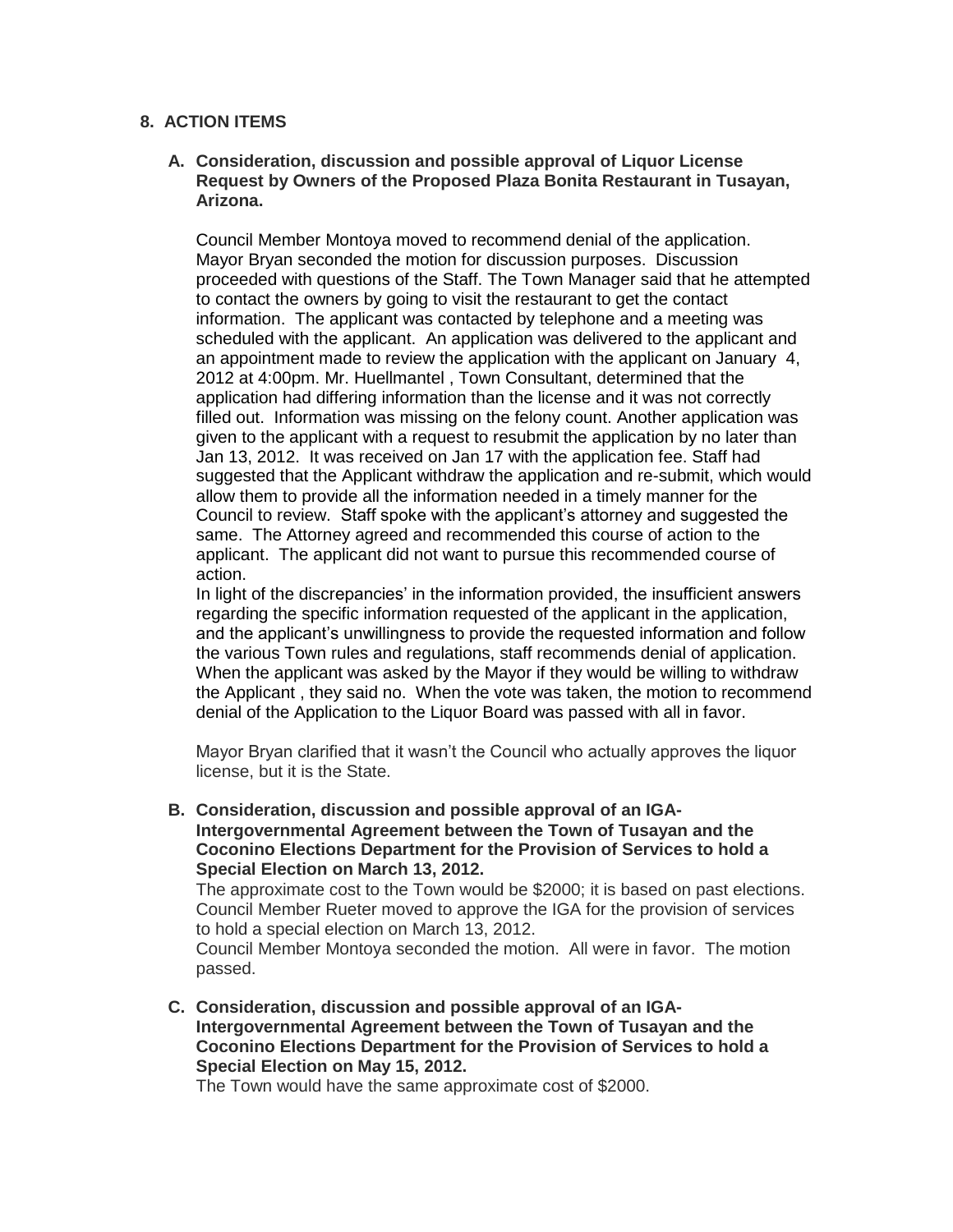Council Member Montoya moved to approve the IGA for provision of services to hold a special election on May 15, 2012. Council Member Rueter seconded the motion. All were in favor. The motion passed.

- **D. Consideration, discussion and possible approval of an IGA-Intergovernmental Agreement between the Town of Tusayan and the Grand Canyon School District for Facilities Use, Maintenance and Repair.** Pete Shearer said that Superintendent Allen had been authorized to enter into the agreement and to go with the term stated in paragraph 2. Council Member Montoya moved to approve the IGA agreement with the Grand Canyon School District for facilities use, maintenance and repair with the intentional omission of paragraph 14 and other minor language changes. Council Member Rueter seconded the motion. All were in favor. The motion passed.
- **E. Consideration, discussion and possible approval of funds for attendance by Council and Staff to a Municipal Financial Seminar sponsored by Hienfeld, Meech and Co. in Mesa Arizona on January 20, 2012** Council Member Fitzgerald and the Town Manager requested the Councils approval for the expenditure to attend the seminar, including costs of travel and lodging. Council Member Fitzgerald moved to approve the motion.

Council Member Rueter seconded the motion. All were in favor. The motion passed.

**F. Consideration, discussion and possible approval of Holidays to be recognized and celebrated by the Town of Tusayan during year 2012.** Mayor Bryan stated that this should be discussed during the upcoming policy and procedures workshop. No action was taken.

#### **9. DISCUSSION ITEMS**

#### **A. Zoning Code Revision Workshop Update Plan and Timeline For Adoption**

The document has been reviewed and Mr. Turner is working on some of the last issues. The workshop is planned for February 8, 2012 at 5:00pm. The Design Review Overlay may be added to the meeting.

**B. Council Policies and Procedures Workshop, Plan and Timeline** Workshop is scheduled for January 25, 2012 at 5:00pm. Council member comments on the draft need to go to Town Manager Ochoa.

**C. Application, Nomination and Appointment Process for P&Z Commission Timeline** The Town Manager has received 3 applications. The Council has requested that the deadline be extended to February 1, 2012 and the applicants be interviewed at a special meeting at 5:00pm prior to the regular Council Meeting.

**D. Town Attorney re Hearing Officer versus Board of Adjustments** The Town Attorney informed the Council that they are required to adopt a Board of Adjustments or a Hearing Officer and done quickly due to the Dec.  $30<sup>th</sup>$  appeal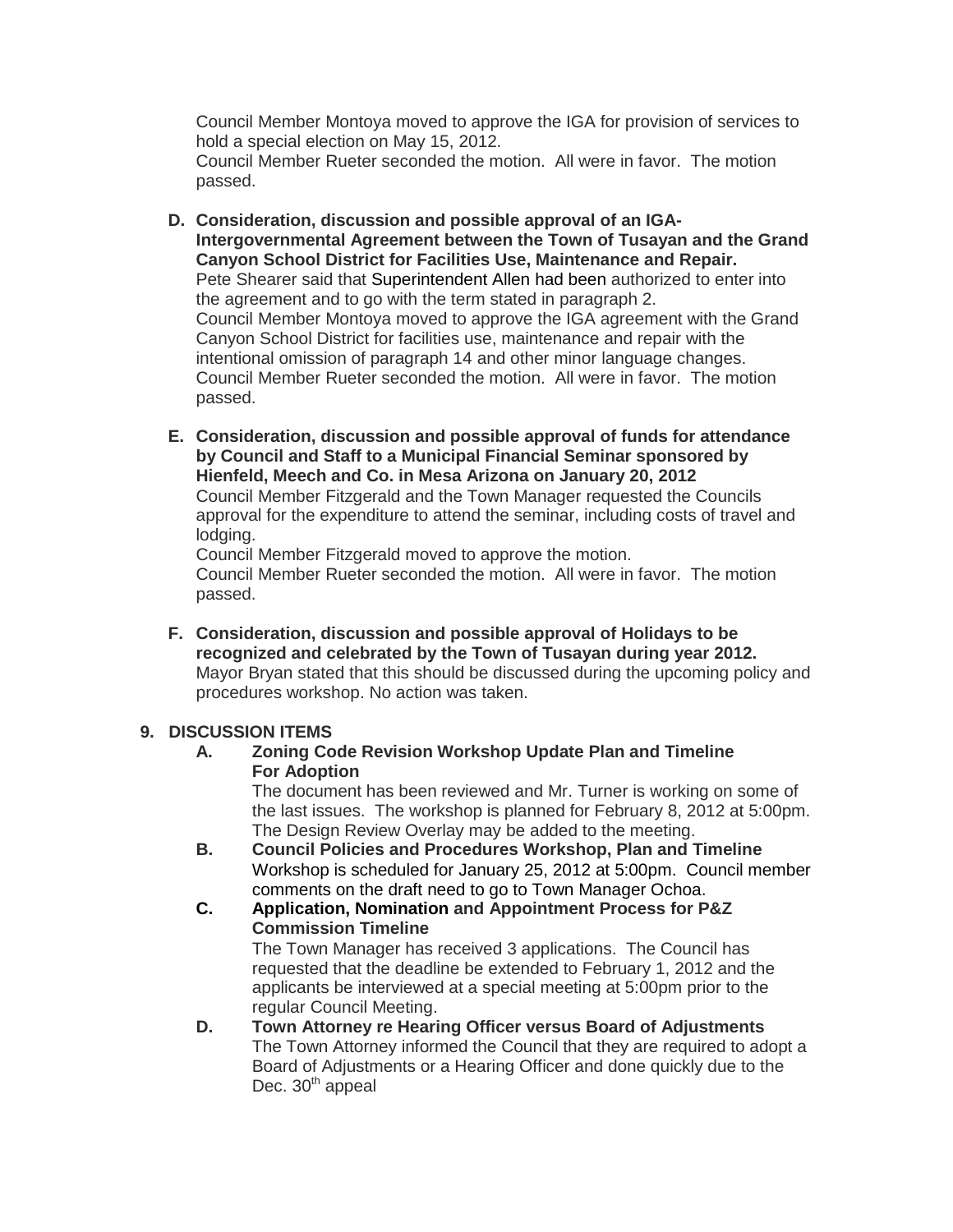**E. Report of Town Attorney regarding alleged conflict of interest and other matters concerning Council Member Bill Fitzgerald.** The Town Attorney was requested by Council Member Fitzgerald to review the matter during a Council Meeting rather than in Executive Session. Council Member Fitzgerald waived the ten day period for review required by the Town Ethics Policy. On Dec 22, 2011, Stilo Development made 5 allegations against Council Member Fitzgerald- 1) Violation of Town Ethics, 2) Violation of the Hatch Act, 3) Violation of US Postal Service rules, 4) allegation of non-disclosure, and 5) conduct unbecoming of an elected official. Town Attorney Sims said that after his investigation, he recommended to refer the violation of the Hatch Act to a US attorney. He also suggested to Council Member Fitzgerald to voluntary recuse himself from anything to do with the development until the election on May 15, 2012. He thanked Council Member Fitzgerald for his cooperation.

Council Member Fitzgerald stated that neither he nor his employers had ever received any complaints about his work, that he was not a government employee and the Hatch Act did not apply he did not retaliate on anyone who disagreed with him, or lost mail on purpose. To file complaints, constituents may call-1-800-ASK-USPS. Council Member Fitzgerald wanted to differentiate between "statements" and "allegations". He said that some of the letter gave "statements" and not "allegations". During this time period, the Council may have to invoke the Rule of Impossibility (invoked after conflicts are declared, and there isn't a majority to vote on an action item. When that occurs, all can vote so that business can move forward). If that occurs the Council Members can vote but will have to declare their conflict of interest prior to voting. Council Member Fitzgerald agreed to voluntarily recuse himself from anything dealing with the Stilo development.

Mayor Bryan gave options that the Council has: 1) Schedule a vote to Censure at the next Council meeting; 2) Refer the situation to another attorney for an independent investigation of all allegations; 3) Accept the recommendation of voluntary recusal by Councilman Fitzgerald. After consideration the Council chose to accept the voluntary recusal of Councilman Fitzgerald on all matters dealing with the Stilo development agreement and related actions such as rezoning and annexation until after the May 15, 2012 vote. Mayor Bryan thanked Councilman Fitzgerald for his working through this challenge and understanding the mistake made. He hoped the Council can now move forward in harmony.

#### **10. TOWN MANAGER'S REPORT**

#### **A. Community Activities**

A basketball competition took place at GC High School, Congressman Gossar visited Tusayan and held a meeting, and the Chamber held their Annual Luncheon Meeting.

#### **B. Professional Activities**

The Annual Arizona Asian Chamber of Commerce Conference will be held on Feb 11, 2012 in Phoenix, Arizona and the Council has been invited.

Az City & County Manager Association Conference will be held Feb 1-3 and the Town Manager will attend the  $2^{nd}$  and  $3^{rd}$ .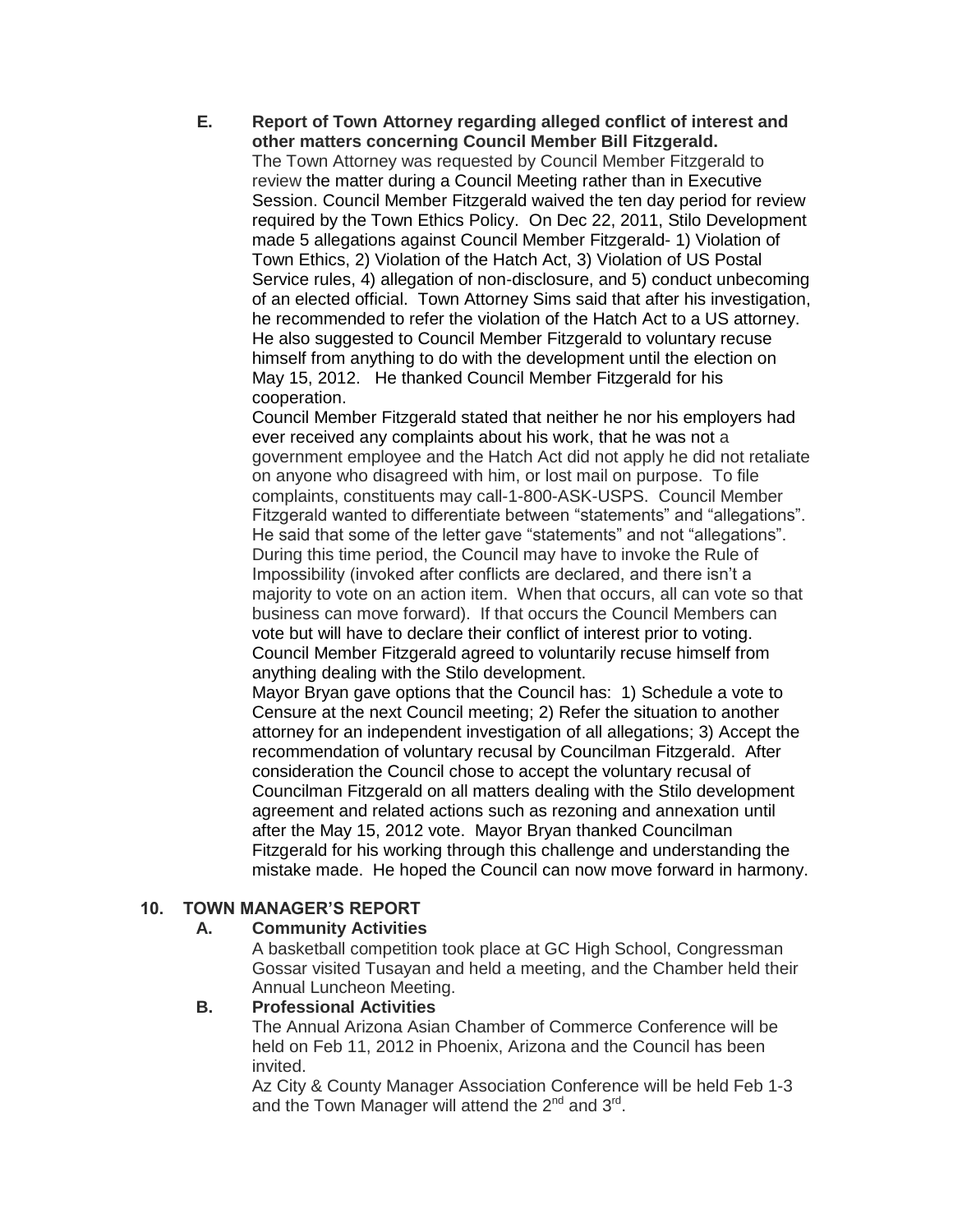### **C. Annual Retreat Highlights**

The retreat was held in the Best Western in Williams, Az and it was a positive and productive experience in identifying and setting long and short range goals for the Town of Tusayan.

- **D. Cemetery Services for the Town of Tusayan via the County** Follow up still needed.
- **E. IGA for Judicial Services with the Coconino County** The draft was received and forwarded to the Town Attorney.
- **F. Report on CUP transfer from Coconino County to Town of Tusayan** The Town Attorney had contacted the County Attorney to do a straight transfer of the CUPS. The County wants to keep the originals. Copies will be made and arrangements will need to be made.
- **G. Airport Property Rental for Town Employee Housing Plan** Four lots are available in the immediate future; they are close to water and sewer. The Council is still waiting for ADOT to come back with rent rates.

### **H. Town Hall Modular and Parking Progress**

The Town Manager thanked Council Member Rueter for all the time and effort he has put into this project. He has saved the Town monies that would have possibly doubled in total for the preparation for install and the parking lot construction. Council Member Rueter expressed that he has been thanked enough and gave more detail and said possible completion can be in February and no later than March.

# **I. Lighting District Update**

The lighting district still exists and the County is the fiduciary. It is only on Highway 64, 150 feet from the center line on either side. More discussion is needed as the neighboring business are being assessed to pay the lighting bill.

# **J. Holiday Decorations**

The Council thanked Kevin Hartigan of APS for taking down and storing the holiday lights.

# **11. SET ADDITIONAL ACTION ITEMS FOR NEXT REGULAR MEETING**

P&Z applications Police report Escrow agreement for 40 acres Legislative Session – authorization of Town Manager and Mayor

# **12. SET ADDITIONAL DISCUSSION ITEMS FOR NEXT REGULAR MEETING**

Lighting District ACC Report Modular Financial Update and status Liquor License process

# **13. COUNCIL MEMBERS' REPORTS**

No reports were given.

#### **14. MAYOR'S REPORT**

Mayor Bryan met with the Park Superintendent. They spoke about getting a natural gas line into the area and sharing the costs. The Park is having the same problems with broadband internet service and is willing to work with Tusayan as well. The